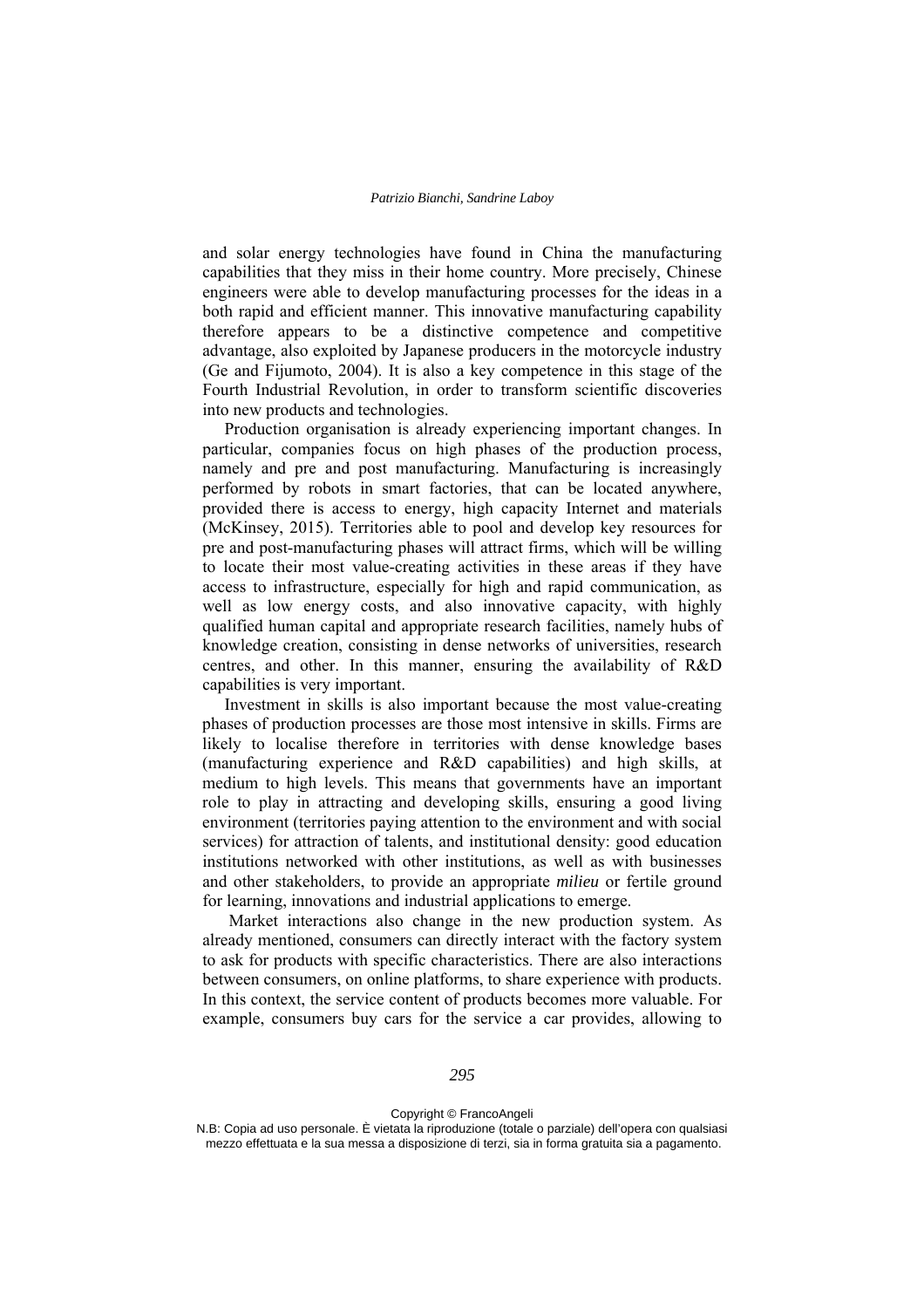move across places, to transport heavy objects, and so on. Ownership of the car itself tends to be less important, as shown by the booming of car sharing services. The same is true for books, which many consumers buy and read online or on their electronic device, so that the tangible value of the book reduces relative to the intangible one.

To some extent, leading companies offer integrated solutions rather than specific products<sup>2</sup>.

For this purpose, production processes are no longer linear processes where phases are sequentially performed but instant processes, whereby the smart manufacturing system captures the requests of consumers and provide answers in real time. The interaction between the producer and the consumer is no longer only based on the market transaction and is much more frequent, since firms can create and maintain communities of consumers who are kept loyal thanks to the proposal of updates, different versions, and targeted advertisement made possible by big data analytics.

Big data are the strategic assets of companies: in the online community they collect data on consumers, on their preferences, past choices and purchases, which become even richer if these data can be matched with data on other choices made by these consumers, in their travels, leisure activities, purchase of other products. The companies that collect such rich sets of big data, such as Google or Amazon, namely pure platform businesses, have large market power, and have become key market intermediaries, selling an ever-increasing range of products on their online platform<sup>3</sup>.

The role of territories in the Fourth Industrial Revolution also lies there: a territory providing the appropriate infrastructure for the building of smart factories will attract businesses and will grow. This means having broad band, fast and high-capacity communication infrastructure; strong research and scientific capacity, in public and private research centres and universities, with which business can integrate to build the capacity to answer consumers' needs in real time; human capital, namely data scientists, engineers in various fields, as well as technicians, that can set up and work in the smart factories. As argued by Bianchi and Labory (2018a), a characteristic of the Fourth Industrial Revolution is the integration between science and technology: these two fields were separate during the first industrial revolution, since technological developments arose without a

<sup>2</sup> The management literature calls this "servitization" (Kowalkowski *et al.*, 2017).

<sup>&</sup>lt;sup>3</sup> The power of algorithm is discussed in Bianchi P., Labory S. (2018). Chapter 4.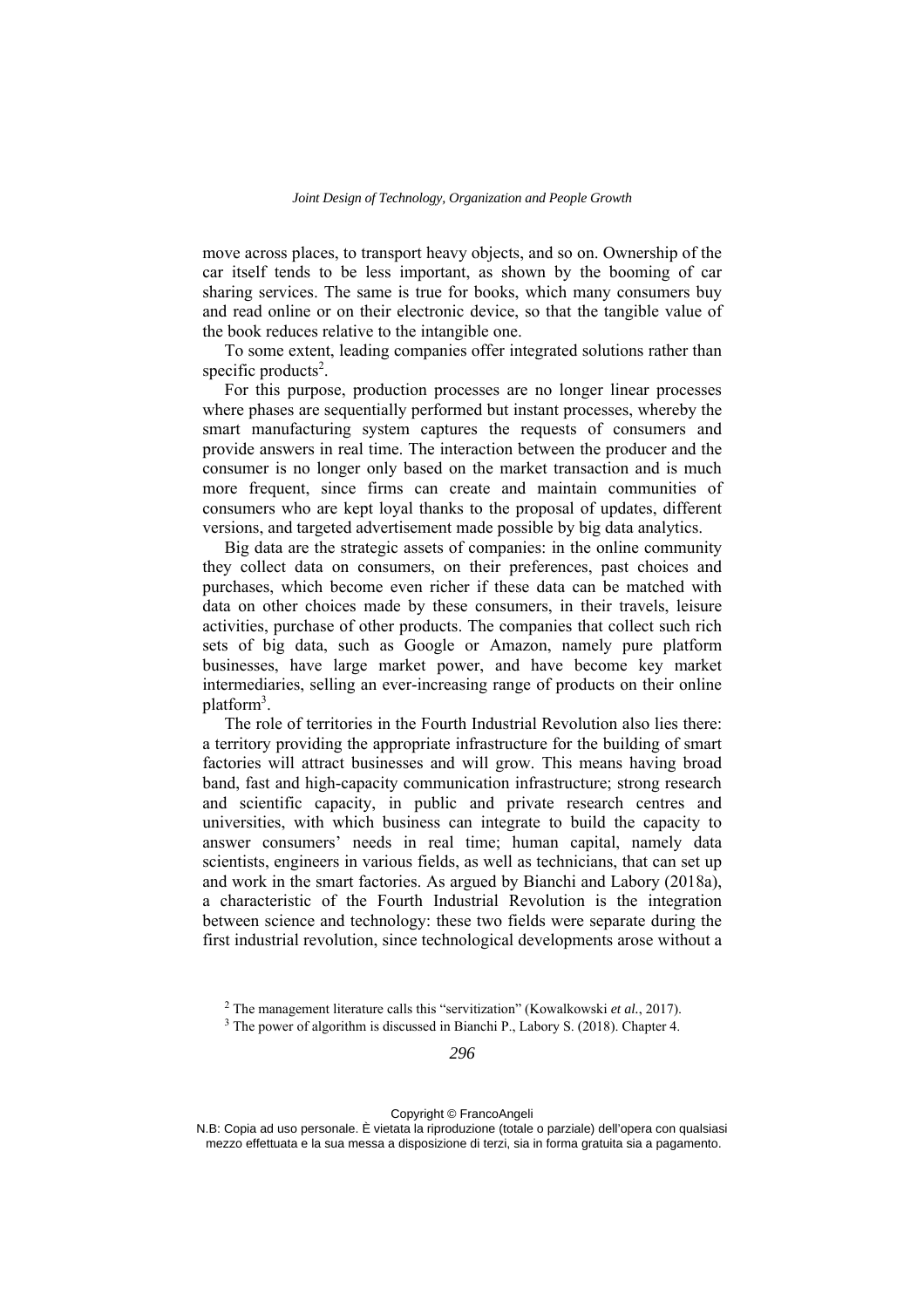scientific base; from the second industrial revolution science and technology increasingly interact.

Digital globalisation may offer new opportunities for peripheral regions, provided they invest in infrastructure, particularly communication (Bianchi and Labory, 2017b). The latter regions may attract leaders and insert in GVCs if they develop specific capabilities in industrial activities; or they may specialise in specific intermediary or final products and services, on the basis of specific competencies, which might be linked to the territory (e.g. environment favouring the production of particular agrofood products, or cultural heritage favouring tourism) or to human capital (specific knowledge and competencies accumulated through time, helped by the education system, e.g. in fashion industry like in Tuscany in Italy, or software industry in Dublin). These firms can interact with consumers located anywhere in the world, provided they have knowledge and competencies required to develop their own platform or to use existing platforms. Whatever their size however, firms have to develop capabilities to interact with numerous actors, not only consumers but also other firms (suppliers, producers with which they can develop complementarities in product research and development) and institutions (research and education in particular). Firms' main assets are no longer their realised products and physical capital (the work done in the words of Smith, 1776), but their capability to collect and treat information, interact and create knowledge, so as to be able to adapt to the market (the *work to be done* according to Smith, 1776).

The policy implication is that regional industrial policy should focus on the work to be done. Using extreme stylisation we can claim that old industrial policies acted on the conditions for static competition in order to attract work done (with single actions such as subsidies, specific regulation), namely single production plants. In contrast, the new industrial policies act on the conditions for dynamic competition in order to favour the work to be done, namely the management and creative functions which govern the whole production process and the most strategic phases, pre and post manufacturing. For this purpose, it is necessary to create a smart and competent context, where knowledge is not only individually generated and acquired, but also collectively shared and transferred. This requires institutional-building, namely the construction of an educative and research infrastructure that could generate positive externalities for the growth of each part of the community, be they persons, firms and institutions, and that could generate and consolidate the systemic capacities that favour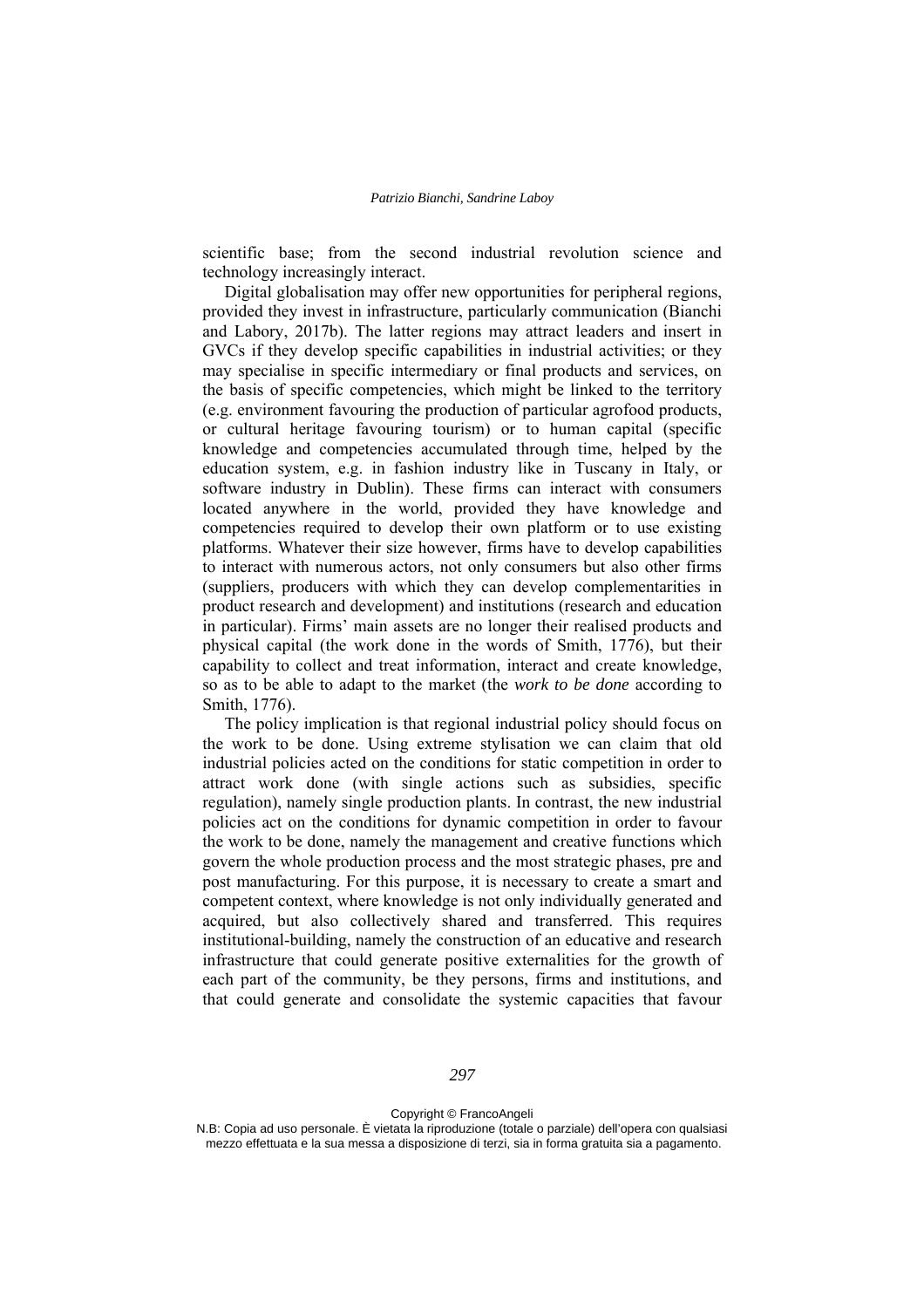innovation and development. The case of the Emilia-Romagna region below illustrates this type of policy.

However, more research is needed on how digital globalisation is likely to impact on GVCs and industrial organisation more generally, analysing different firms in various sectors.

# **2. Policies for the new GVCs: policies for industrial development (in a broad sense)**

*Summary: Given the attractiveness of territories that are hubs of knowledge and competencies, regional industrial policy becomes paramount to favour the reshaping and emergence of GVCs. This policy consists in sets of actions aimed at favouring structural changes, by overcoming a number of barriers to the emergence and reshaping of GVCs: skill deficit, lack of investment, lack of innovation and networking capacity.* 

## *2.1 Industrial development and territories in the era of digital globalisation*

Digital globalisation, or globalisation together with the Fourth Industrial Revolution, have important consequences for industrial development in territories.

First, *manufacturing is again a key activity* for countries' – and territories' – growth and development, mainly because manufacturing integrates with services: the service of part of products increases, as outlined in the previous section. In addition, the Fourth Industrial Revolution is also characterised by a growing integration between science and production, and firms' relationships with research centres and universities become more numerous and dense, in open knowledge innovation models, which also rely on services to function.

The growth of services has been driven by the Fourth Industrial Revolution, with its first phase of rapid and impressive development of Icts, allowing the boom of new sectors and the changes of existing sectors, which could transform organisation and products thanks to the use of these new technologies.

Second, *territories have to become hubs of knowledge and competencies*, able to transform these knowledge and competencies into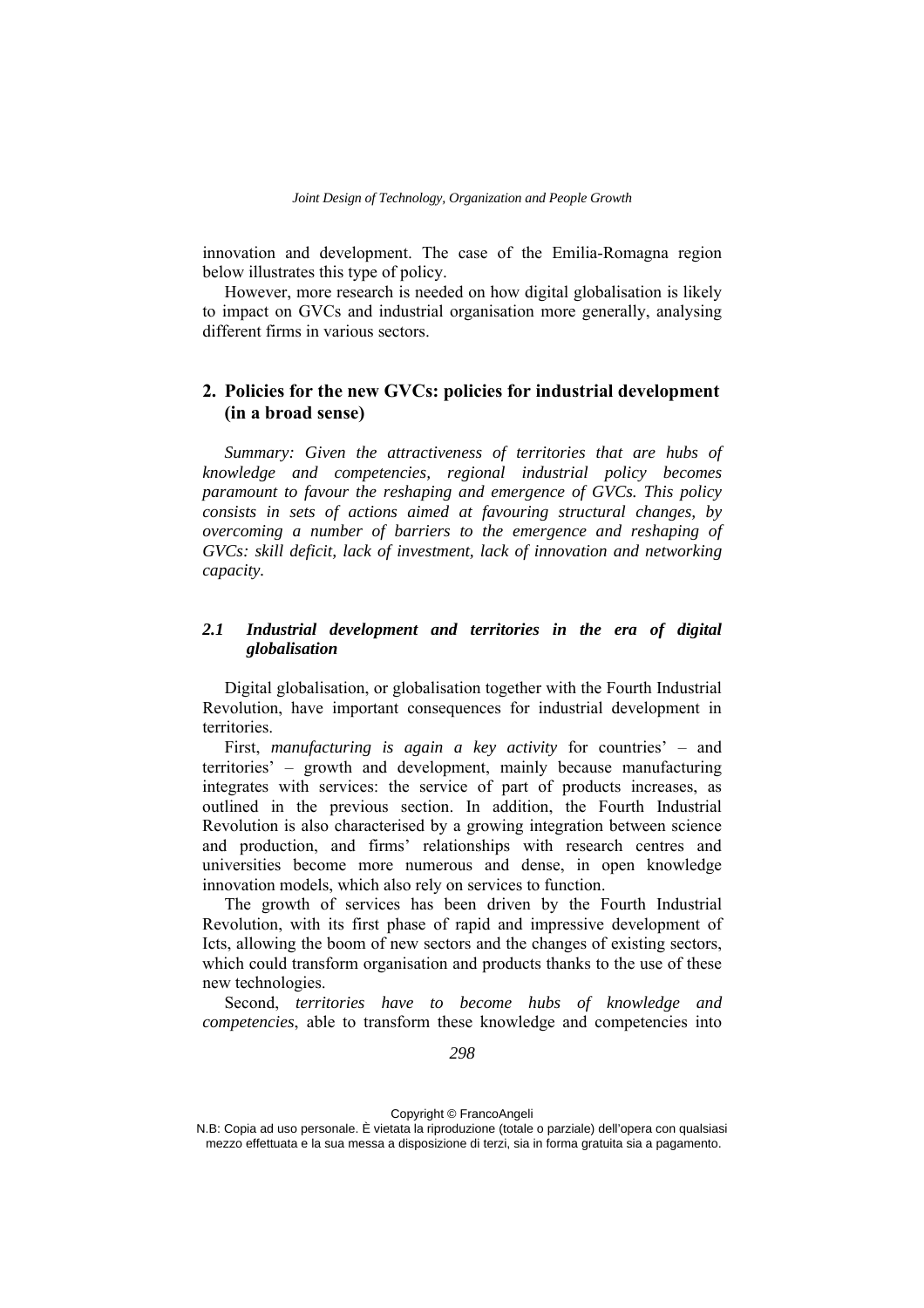productive capacity, in order to attract firms and to be part of global networks of R&D and production and attract high-value phases of production. The institutional density of territories or institutional thickness in the words of Amin and Thrift (1994) is again crucial for industrial development.

What policy instruments are necessary for this? Instruments must act on all the dimensions of the territorial ecosystem: firms' assets and capabilities (knowledge, R&D capacity, human capital, access to finance), infrastructure (transport, public goods, and communication infrastructure which is crucial in the Fourth Industrial Revolution), but also society and territory: territorial planning to ensure good living conditions and smooth realisation of industrial activities, thanks to well-functioning institutions and infrastructure, and good living environment, possibly sustainable, so as to attract and keep human capital; social policy is also necessary, to ensure participation of the labour force, decent jobs and decent income, access to education and training. As already stressed, strengthening territorial identity through various actions including territorial marketing might be useful. This can be based on the valorisation of specific knowledge and competencies present in the region, such as industrial capabilities (mechanical engineering in the Emilia Romagna region, valorised through the creation of museums of some important firms like Ferrari and Ducati, as well as specific technical schools linked with firms). The valorisation of the quality of land and nature, or historical heritage can be useful when products are associated with them (agriculture and food, craftsmanship, tourism).

When knowledge access and exchange are key for economic development local societies and communities must have networking capabilities, because a society with strong interaction and absorptive capacity favours knowledge exchange and creation. In other words, the higher the social capital, the better.

Policy has to be pro-active: policy-makers have to try an anticipate changes, rather than wait for changes to take place and adapt. Adaptation to shock and structural changes is necessary but policy has to try and anticipate changes in order to prepare the territory for structural changes in desirable directions.

Third, *regional industrial policy* is the most important policy to implement, coherently in the multi-level governance framework.

When the whole economic system is changing, Industrial policy is not only justified by market failures. The latter have to be corrected with appropriate instruments. However, these corrections should be integrated in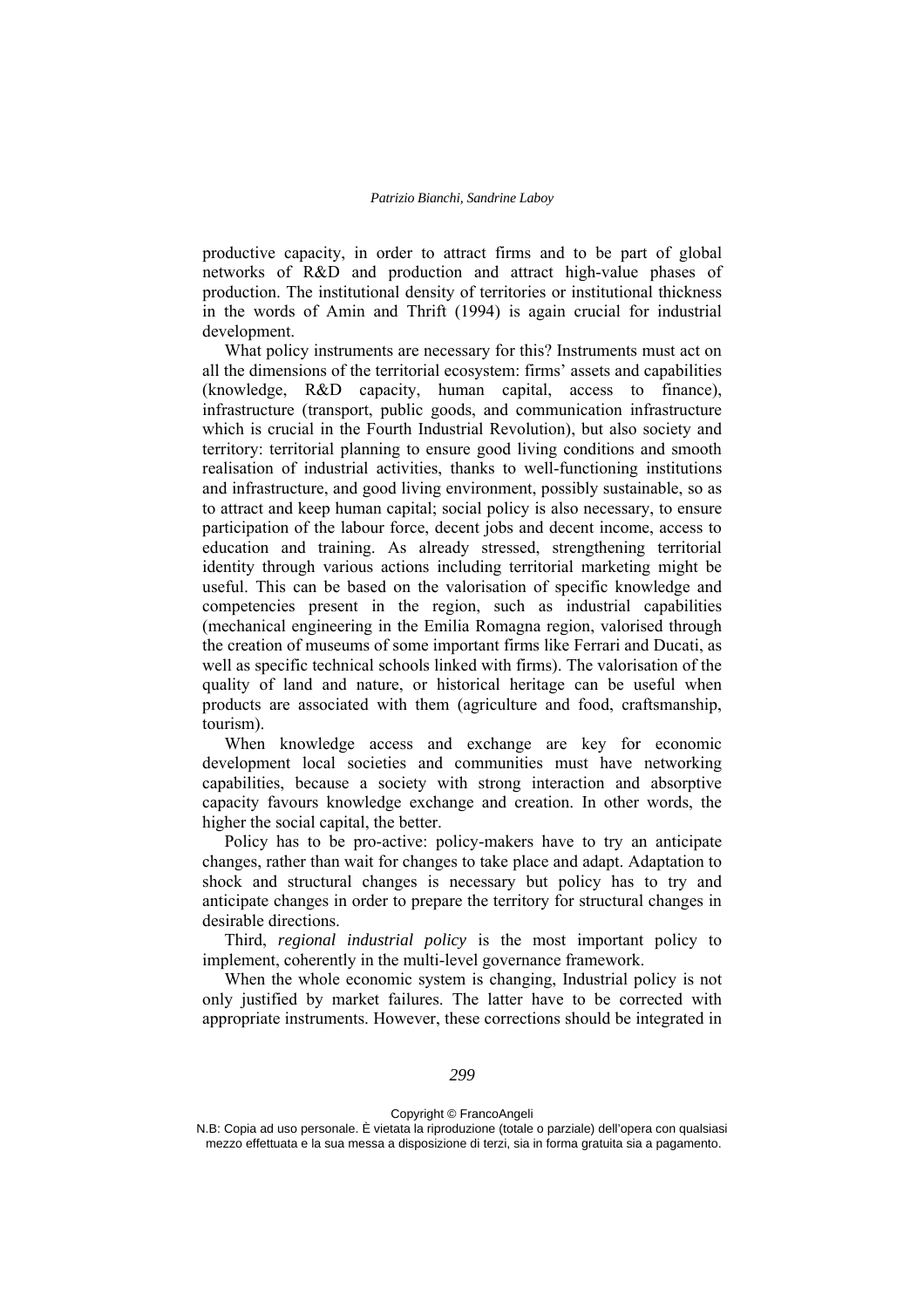a vision, a strategy of industrial development so that all instruments used, namely those correcting market failures and those promoting structural changes, combine to embark the socio-economic system on specific development paths. Otherwise policy is fragmented, acting in different parts of the socio-economic system in often inconsistent ways, with a strong separation of policies, such as trade, innovation, competition, education and social policies, making it difficult to orientate industrial and economic development.

Structural changes arise in the long-term, through trial and error processes, characterised by high uncertainty and unpredictability, so that industrial policy has to be a process, characterised by learning and adjustment: sets of instruments are implemented, assessed after a while and adjusted in accordance with the realised effects. For this purpose, participative governance as mentioned above makes is more likely to contribute to the effectiveness of policy.

The organisation of industry as global networks of local industrial systems implies that industrial development primarily starts at local level. We will argue here that policy has a role in spurring industrial development at local level, and that the relevant local level is the regional one.

The "local" level, or the territory, indeed has to be defined: does it mean the level of a city, an urban area or a region? The industrial system is embedded in a territory, which width and frontiers vary. The industrial system embeds in a territory where there is a strong sense of identity. In the territory, the effects of history and institutions are fundamental.

We have argued above about the important role of attraction that territories have to play in the globalised industrial system, namely when firms organise production on a global scale. Institutional thickness (Amin and Thrift, 1994) favours the development of the territory as an actor in the globalisation process of the economy. This institutional thickness has tended to be taken for granted at local level, as for instance in the literature on industrial districts where it was argued that the social capital resulting from the cohesive local community was simply there for the firms in the district to take advantage of. However, institutions are also influenced by policy action, and regarding districts the national laws favouring SMEs and entrepreneurship as well as the strong focus on social policies in a region such as Emilia-Romagna certainly contributed to develop this institutional thickness.

Nowadays the challenge is that products are more knowledge-intensive and the creation of the necessary knowledge base for product creation and development requires an intense exchange in complex networks of the firm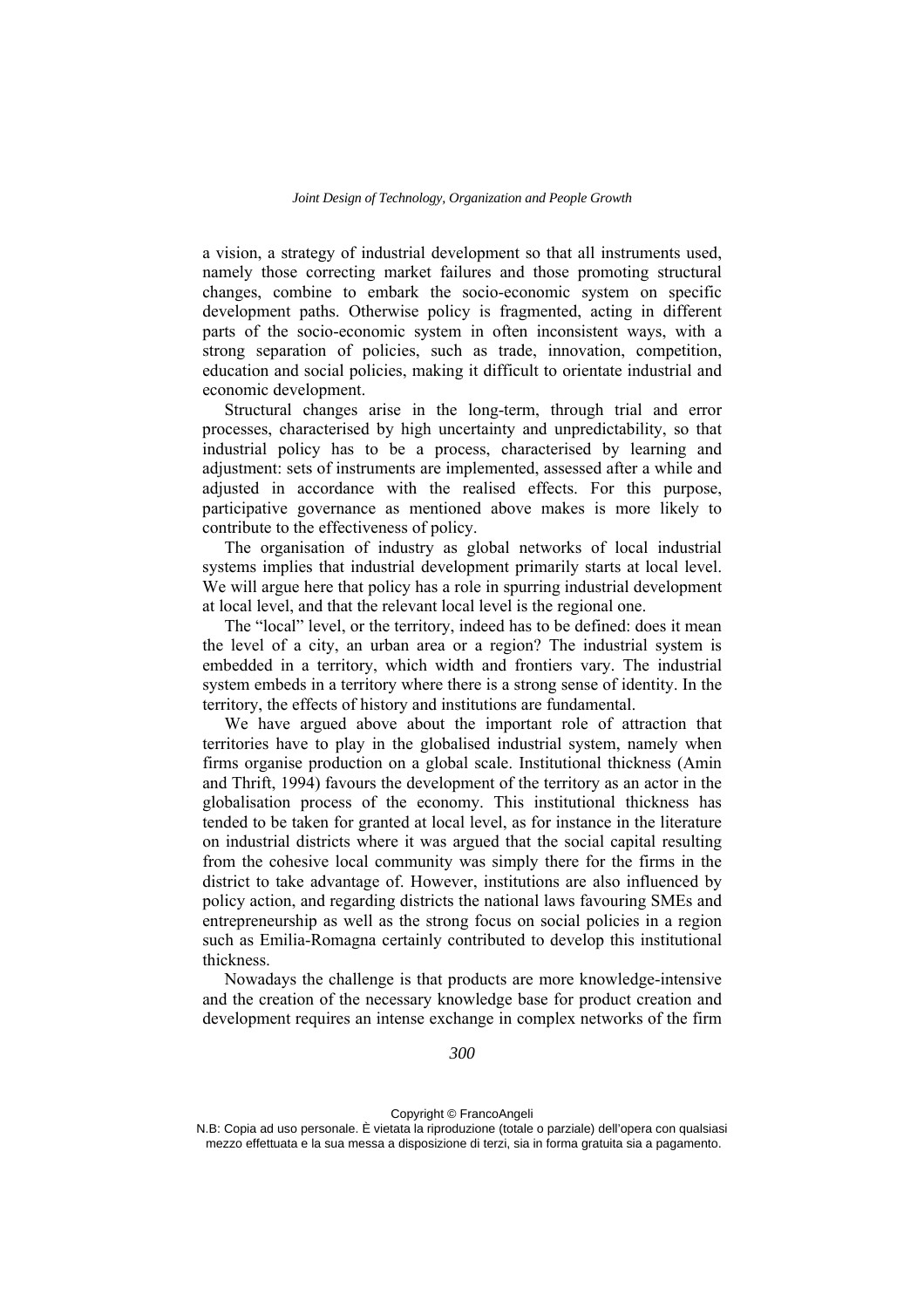and other firms, other institutions such as universities, in the region and in the rest of the country, and abroad. Globalisation also involves large migration flows and many territories have experienced massive arrivals of immigrants who have to be integrated to the local community. In the Emilia-Romagna region in Italy, the action of the government in this direction starts with the schools, where specific programmes for the integration of immigrants' children have been implemented.

The territory is then not so much a specific area where resources have to be optimally allocated, but rather an area where agents interact through the institutions and in so doing generate the necessary resources for development.

The next section defines the regional industrial policy for GVC reshaping and emergence in more details, particularly the barriers that this policy should address.

#### **2.1.1 Policies favouring the reshaping and emergence of GVCs**

The previous section highlighted that regional industrial policy should aim at making regions hubs of knowledge and competencies, making capabilities, favouring the combinations, the complementarities on which firms can base their distinctive competencies and the attractiveness of their products and services.

There are *market barriers to the reshaping and emergence of GVCs*. Some of these barriers are well-known and have been addressed in innovation policies in the past: skill deficit, lack of investment and lack of innovation capacity. The latter aspects have been widely stressed in the literature (Economics of innovation, economic geography etc.) and considered in innovation policy-making.

We stress another important barrier, the lack of networking capacity, which is key in order to search for and exploit complementarities between regional firms, between regional firms and other institutions, such as universities, both within the territory and outside. Networking has been stressed in the field of evolutionary theory, in the concept of innovation systems, which have been analysed first at national level but also later (and since Phil Cooke in the 1990s) at regional level.

GVC reshaping means the production of new products and/or processes, of higher quality or different variety. The production of the past might be transformed so that there is branching into a new activity. This requires the creation or the adoption of new knowledge, sometimes the adoption also of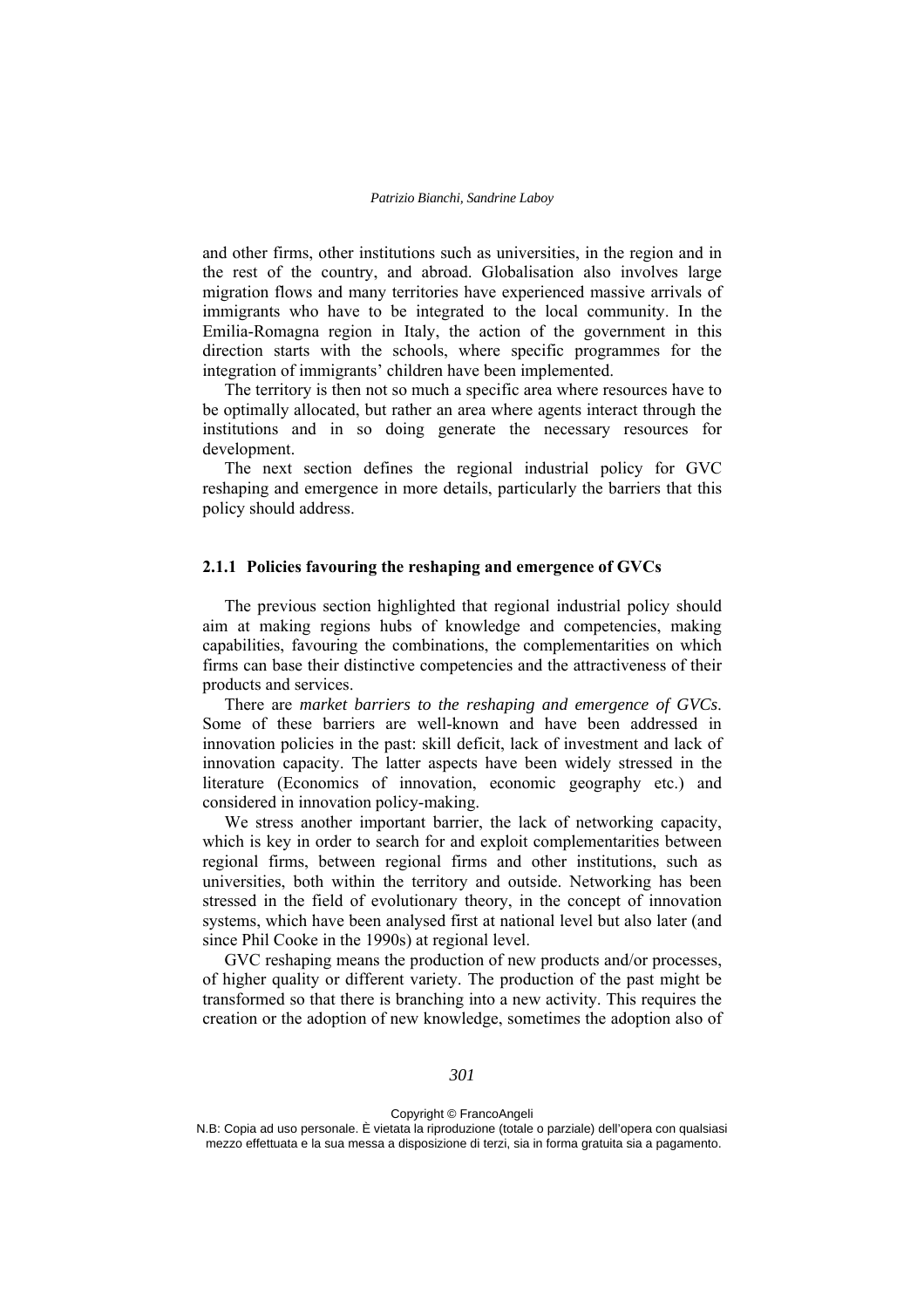new technologies. Production processes are likely to be altered so that organisational changes occur. New logistics might be involved, as well as new markets. GVC reshaping therefore generally require new transport and communication infrastructure, or investment to upgrade the existing one. Investment in tangible and intangible capital is necessary to support this reshaping. The new activities require new, different skills, that can be provided by re-training or attraction of new talents.

Similarly, GVC emergence requires new knowledge, innovation, as well as appropriate infrastructure and skills. It might arise through spinoffs of existing industrial or research activities in the region, or it might be imported through FDI in the region. R&D capacity is needed, appropriate skills and infrastructure.

If these investments are not made, GVC reshaping or emergence will not occur. The lack of investment might be due to a difficulty for firms to access to finance, which can be overcome by appropriate policy instruments, such as support to the development of capital markets, venture capital, or specific guarantees to banks providing loans to enterprises.

Hence there might be barriers to GVC reshaping and emergence, mainly:

- 1. skill deficit;
- 2. lack of investment;
- 3. lack of innovation capacity;
- 4. networking capacity.

The importance of relationships has been widely stressed in the literature, at both theoretical and empirical level, but mainly regarding innovation, and particularly the links between the firm and universities and research centres (see the vast literature on U-I links, e.g. the review by Perkmann *et al*., 2013). The importance of adopting open innovation models for firms has also been widely discussed since the work by Chesbrough (2003).

Regional governments can have a role on favouring the setting up of relationships of the regional firms within the region and outside, as shown by the ER region case below. For this purpose, instruments or actions supporting networking have to be implemented. The regional government can help in the prospection of potential links, by strategically choosing and establishing partnerships with external regions, taking part in international programmes such as Interreg in the European Union. In addition, the organisation of events such as international trade or research fairs, inviting enterprises with complementary activities to those of the regional firms, can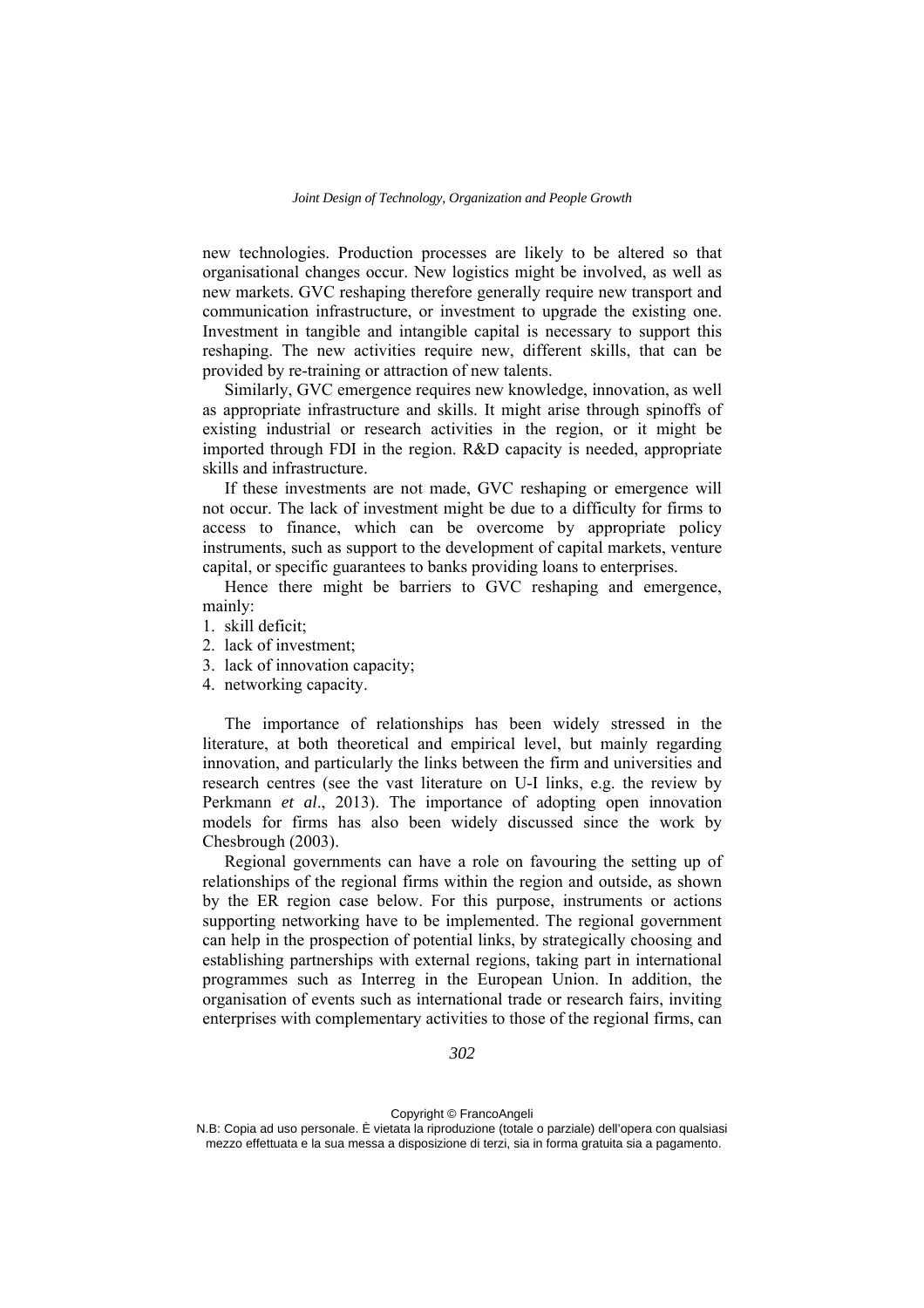be undertaken or supported by the regional government, or by an agency or organisation specifically created to take the responsibility for this prospection (the role of Aster in the ER region).

## **3. Key policy elements that emerge from the cases**

*Summary: The regional industrial policy cases analysed for this paper, together with the analysis of the changing competitive context characterised by digital globalisation leads us to outline four main policy elements for GVC reshaping and emergence. First, developing capabilities for industrial development, namely appropriate skills, infrastructure, knowledge base; second, enhancing networking in order to exploit complementarities, within and outside the regional industrial system; third, policy governance should be participative; and fourth, policy coherence, between government levels but also between policy fields should be ensured.* 

Both the cases and the arguments in the first sections highlight four main elements of regional industrial policy for GVC reshaping and emergence: capabilities to develop regional knowledge and competencies, networking for complementarities, governance and policy coherence. These elements are examined below.

#### *3.1 Capabilities*

Capabilities, namely knowledge and competencies, human capital and research capacity, as well as appropriate infrastructure and institutions, are essential for GVC reshaping and emergence, insertion in GVCs without vulnerability, or leading GVCs.

Beyond basic education generally provided at national level in national education systems, GVC reshaping and emergence require new skills that can only be provided by specific training and education programmes set up at regional level. Thus, for instance, the ER region has created new technical and high-technical institutes to provide specific skills needed by the regional industry; in Styria too, the regional government dialogued with businesses and education institutions to favour the adaptation of the regional human capital to the new industrial activities. Similarly, tertiary education was developed in Shenzhen to allow the upgrading of indigenous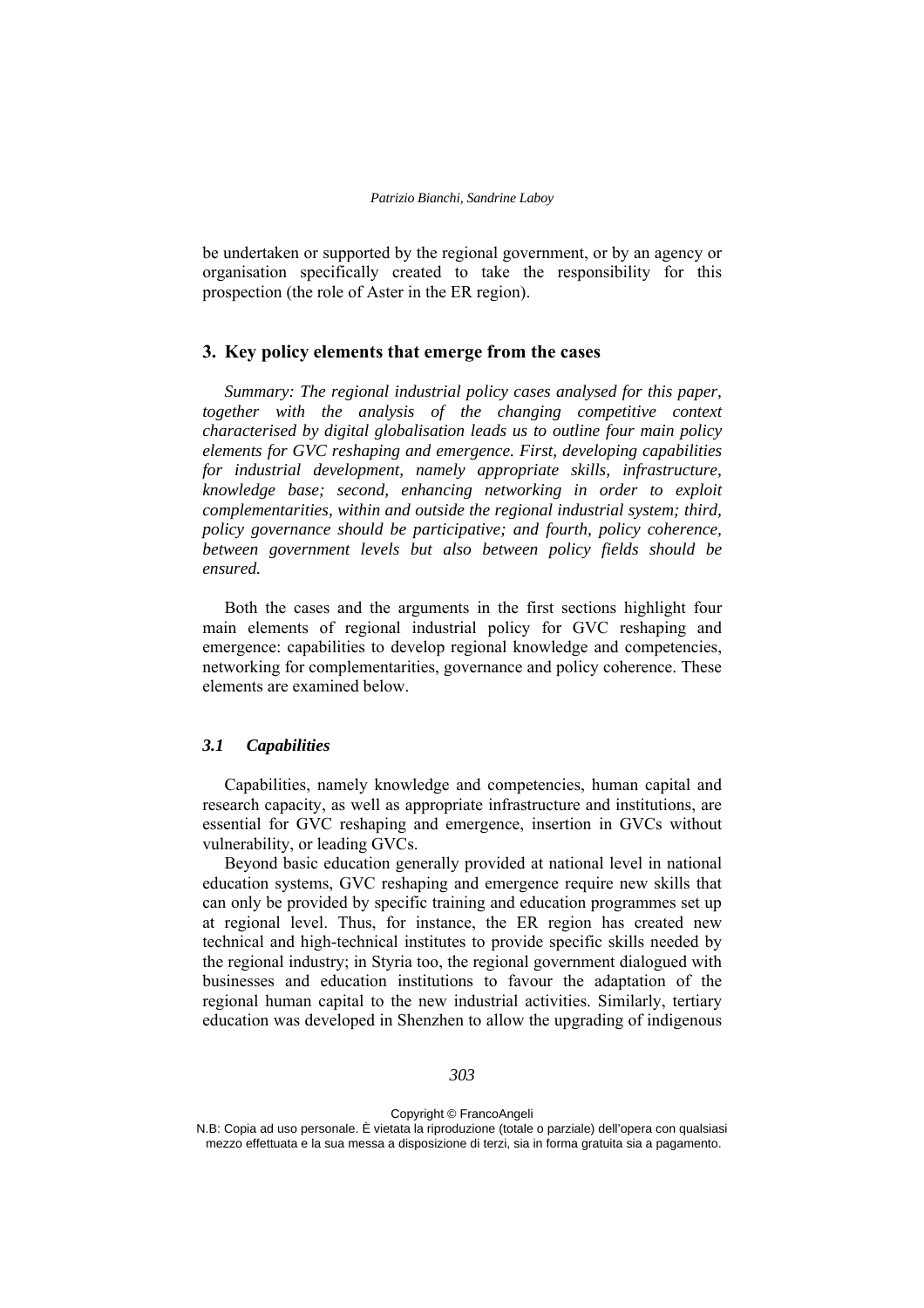industry, and in Ireland the availability of appropriate skills was essential for the software industry to develop.

## *3.2 Networking for building complementarities*

Policy actions aimed at favouring networking within and outside the region appear to be essential. Within the region, they allow to exchange knowledge and competencies for higher knowledge creation and transformation of innovation into industrial applications and commercial success.

The literature on innovation systems has long stressed the importance of both intra- and inter-regional networks for innovation and the development of new specialisations in. Most innovative – learning – regions are generally those with most external collaborations: Baden-Württemberg has an open and international network focused on Northern Europe and the US; outside Europe California is a leading hub in the global network, also collaborating with regions in emerging countries such as India and China.

Bathelt *et al*. (2004) also showed that intra-regional cooperation without interregional links can bring lower innovative performance (in the context of clusters). In fact, both an appropriate local network (innovative *milieu*, and external links are essential to knowledge exchange and creation by providing access to new knowledge and technologies. However, there is also evidence that external links may hinder regional innovation especially when the local industrial structure mainly consists in SMEs.

Boschma (2014) and Boschma and Iammarino (2009) stress that connecting both within and outside the region might be a key asset for regional innovation and development, only however if the external knowledge is related to the regional sectors. Absorptive capacity is also important for extra-regional links to generate positive effects (Cohen and Levinthal, 1990). The industrial policy implemented in the Basque region paid attention to this aspect in order to favour GVC reshaping.

This networking arises at all levels: between businesses, administrations, universities and research centres, and across different types of institutions. It enables the identification of competencies and potential cross-fertilisations, across sectors and across institutions, such as for instance between research institutions and businesses.

Facilitators, such as Aster in the ER region or ACStyria in Austria, can have a very positive role in favouring the emergence and in exploiting the complementarities between the economic activities of the region.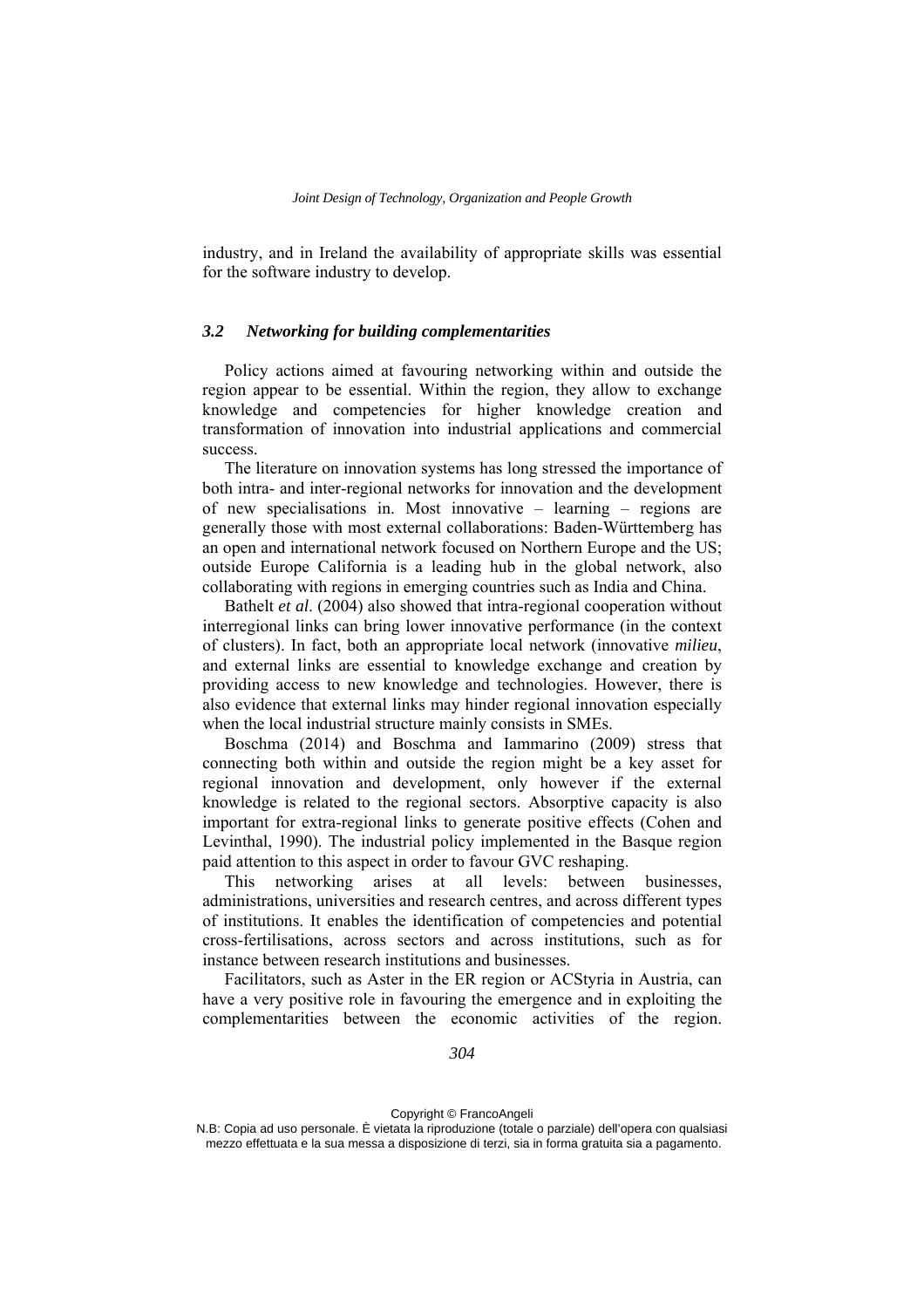Facilitators favour networking and can also have a role in the identification of complementarities not only between regional stakeholders but also between regional stakeholders and external organisations (businesses, universities or research centres outside the region or abroad).

External links can be particularly important when the regional industry lacks a critical mass to become a hub of knowledge and competencies sufficient to attract GVCs or to be a basis local firms to set up their own GVCs. More generally, some firms in any type of region may incur high R&D costs, especially in times of industrial revolution where technological changes are outstanding. Especially developing prototypes at the industrial application phase of research might be extremely costly. Hence finding partners in other regions might be profitable in order to share these high sunk costs. This is the rationale for the collaborative projects in the Vanguard Initiative. Collaboration is built at the level of individuals, who have diverse jobs, diverse organisational cultures, according to whether they work in public or private organisations for instance; they have varied knowledge and competencies, which require a learning process in order to be able to communicate. Calamel *et al*. (2011) showed the importance of policy attention to the construction of collaboration. For this purpose, attention to the building and strengthening of social capital, as in the ER region appears to be essential.

Without this networking regional industrial policy is likely to fail. For exemple, a regional policy to develop the logistic sector in Bremen in Germany, namely the "Innovision 2010" programme, failed because not enough attention was put on the creation of relationships and interactions between firms.

The search for complementarities can be implemented through the definition of platforms, defined around specific technologies (generalpurpose technologies or knowledge-enabling technologies).

Examples of complementarities exploited through platforms abound. A platform policy implemented in Linköping in Sweden, where the Saab military technology was transformed into biomedical technology in the Berzelius science park. Asheim *et al*. (2006) showed the case of Preseli in Wales, where a platform based on tourism was defined, allowing the development of quality tourism linked to the Neolithic heritage existing in the region, but also to quality food and artistic and cultural production that led to the development of textile sustainable agriculture and biofuel productions in the region.

The ways in which external links matter for GVC reshaping and emergence is summarised in Table 1.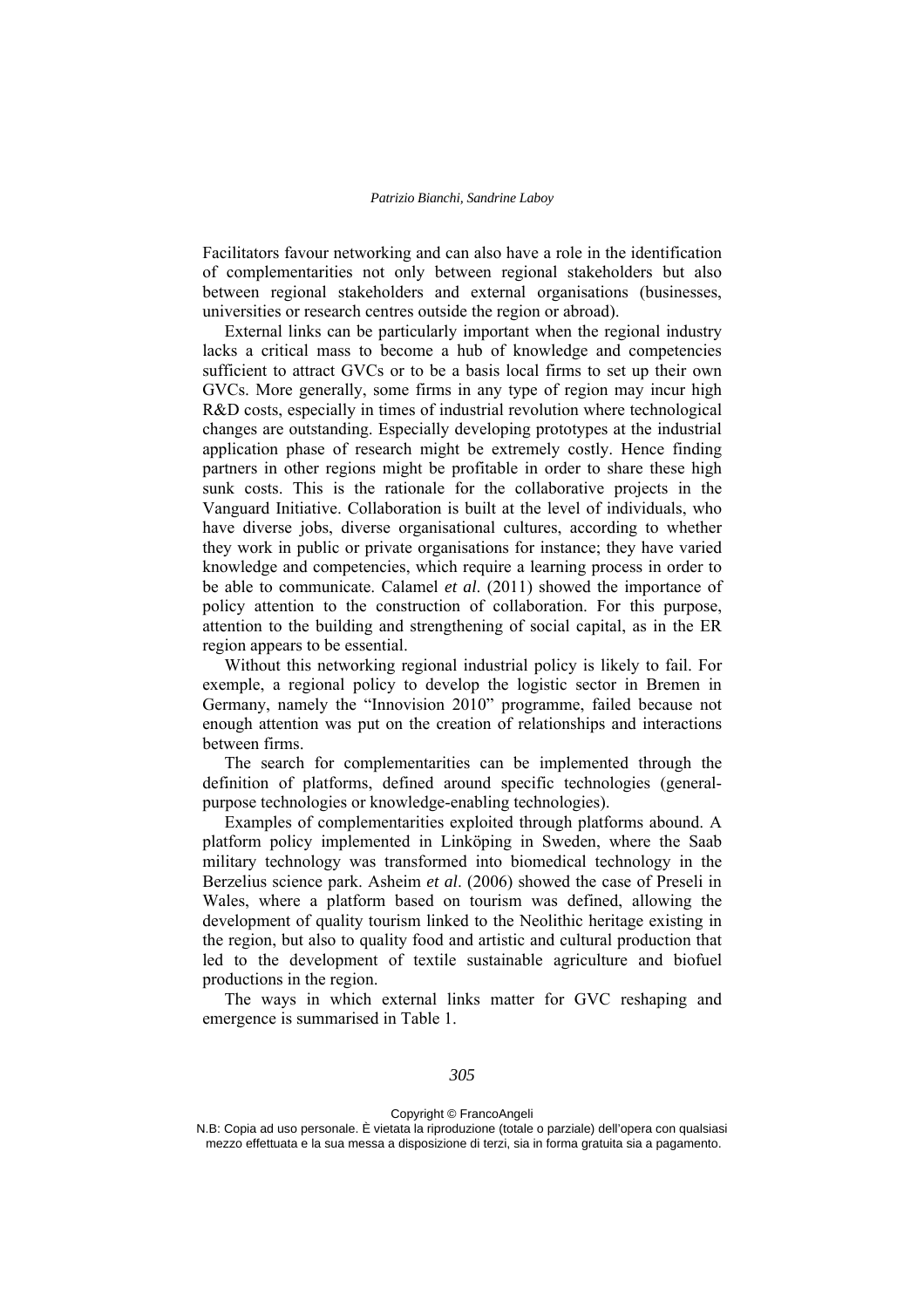| <b>POLICY ACTIONS</b>                                                     | <b>EXAMPLES</b>                                                                                                                                                                                                                                                                                                                                                                                                                                                                                     |  |  |
|---------------------------------------------------------------------------|-----------------------------------------------------------------------------------------------------------------------------------------------------------------------------------------------------------------------------------------------------------------------------------------------------------------------------------------------------------------------------------------------------------------------------------------------------------------------------------------------------|--|--|
| <i><b>ATTRACTING</b></i><br><b>EXTERNAL FIRMS</b><br><b>TO THE REGION</b> |                                                                                                                                                                                                                                                                                                                                                                                                                                                                                                     |  |  |
| <b>Relocating firms</b><br>within the country                             | • Swedish regions show that the relocation of<br>Swedish Ict firms to the lagging region of<br>Blekinge (old industrial region) has led to the<br>development of a dynamic Ict cluster there in the<br>.90s.<br>• Southern Italy after WWII: State-owned firms<br>where induced to create divisions in this region,<br>but they tended to create cathedral in the desert,<br>due to a lack of development of general<br>capabilities, as well as institutional failure                              |  |  |
| <b>Attraction</b><br>of foreign firms (FDI)                               | • Software industry in Ireland.<br>• Agder region in Norway to develop the oil sector.<br>· Styria, Emilia-Romagna.<br>• Shenzhen.<br>• Condition for success is development of<br>autonomous capabilities.<br>• Otherwise regions might become locked-in<br>external networks and external firms do not<br>embed or anchor in the region.                                                                                                                                                          |  |  |
| <b>Attracting human</b><br>capital,<br><i>individual actors</i>           | • The arrival of members of the creative class such<br>as scientists, artists, designers etc., namely<br>talented people can help the development of the<br>region, if it is open, diverse and tolerant.<br>• The development of Ict industries in Asia has<br>often been triggered by returnees that had studied<br>and initiated activity in other countries.<br>• There is a positive impact of transnational<br>entrepreneurship on the institutional environment<br>of less developed regions. |  |  |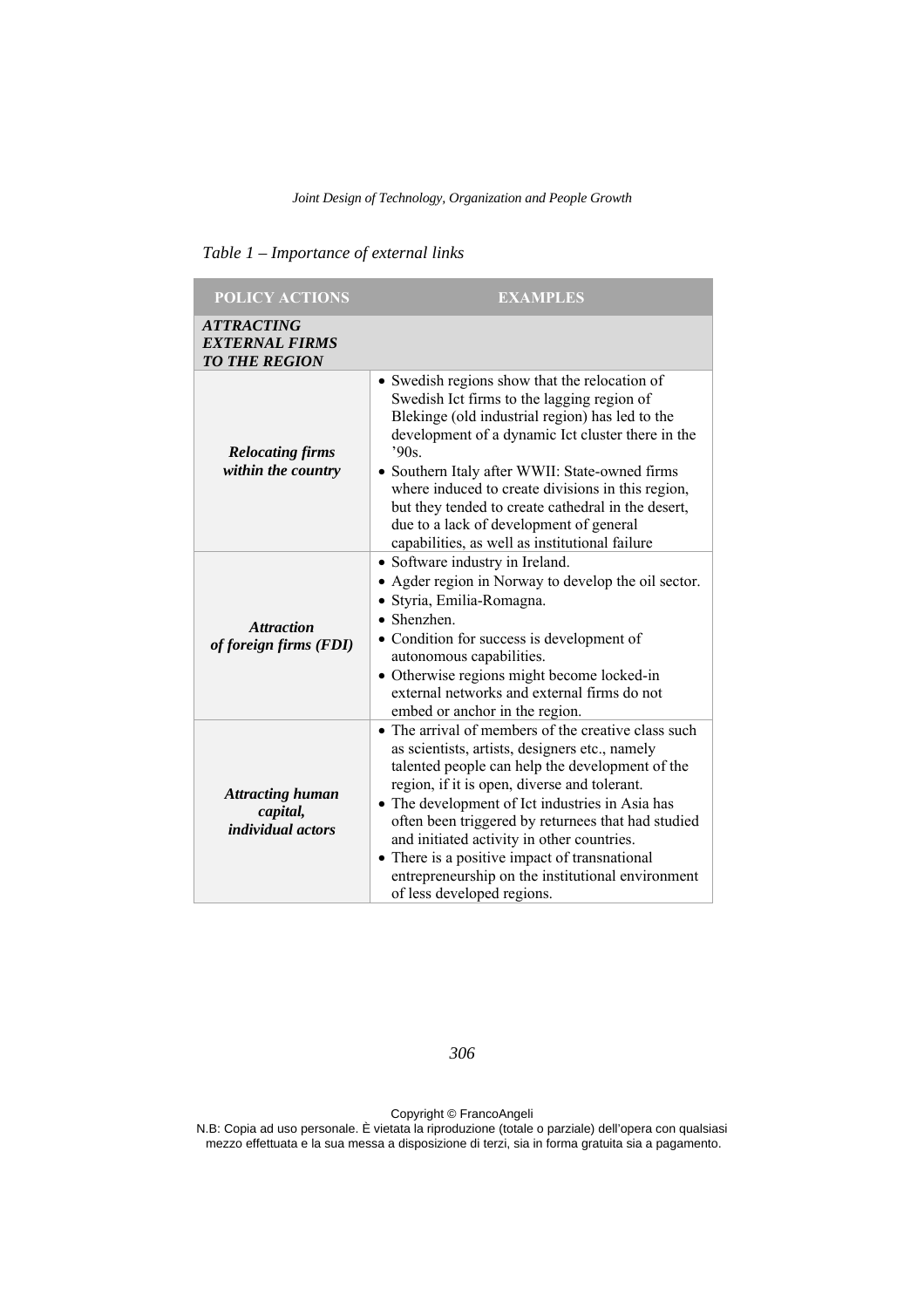| Table 1 – From previous page |  |
|------------------------------|--|
|------------------------------|--|

| <b>POLICY ACTIONS</b>                      | <b>EXAMPLES</b>                                                                                                                                                                                                                                                                                                                                                                                                                                                                                                                                                                                                                                                                                                                                                                                                                                                                                                                                                      |  |
|--------------------------------------------|----------------------------------------------------------------------------------------------------------------------------------------------------------------------------------------------------------------------------------------------------------------------------------------------------------------------------------------------------------------------------------------------------------------------------------------------------------------------------------------------------------------------------------------------------------------------------------------------------------------------------------------------------------------------------------------------------------------------------------------------------------------------------------------------------------------------------------------------------------------------------------------------------------------------------------------------------------------------|--|
| <b>BUILDING</b><br><b>EXTERNAL INKAGES</b> |                                                                                                                                                                                                                                                                                                                                                                                                                                                                                                                                                                                                                                                                                                                                                                                                                                                                                                                                                                      |  |
|                                            | There are different knowledge sourcing<br>$\bullet$<br>mechanisms depending on the degree of<br>formalisation (market links, research<br>collaborations or informal links) and interactive<br>learning that takes place.<br>Boschma and Iammarino (2009) show that trade<br>linkages may favour the exploitation of related<br>variety, with a positive impact on regional<br>growth.<br>Linkages among actors based on social or<br>cognitive proximity may also play a role, such<br>as for instance the relationships between former<br>colleagues, exchange of knowledge in<br>conferences and trade fair.<br>The following results are noticed on role of<br>external links according to type of RIS:<br>organizationally thick and diversified RIS:<br>low need for external knowledge, high<br>attraction of external knowledge;<br>organizationally thick and specialised RIS:<br>high need, low attractiveness;<br>thin RIS: high need, low attractiveness. |  |

#### *3.3 Governance*

As already stressed, policy-makers must have a capacity to understand the evolution of the regional ecosystem and identify the possible evolutionary trajectories. This is not easy, but a dialogue with stakeholders of all sides (firms, workers, education institutions, research institutions, etc.) appears to be useful to obtain information and make appropriate choices: this kind of participative governance process was adopted in regions such as Emilia Romagna and Styria. In addition, being directly involved, stakeholders are more likely to mobilise towards the aim of the policy, so that they make decisions accordingly, and policy effectiveness can be higher.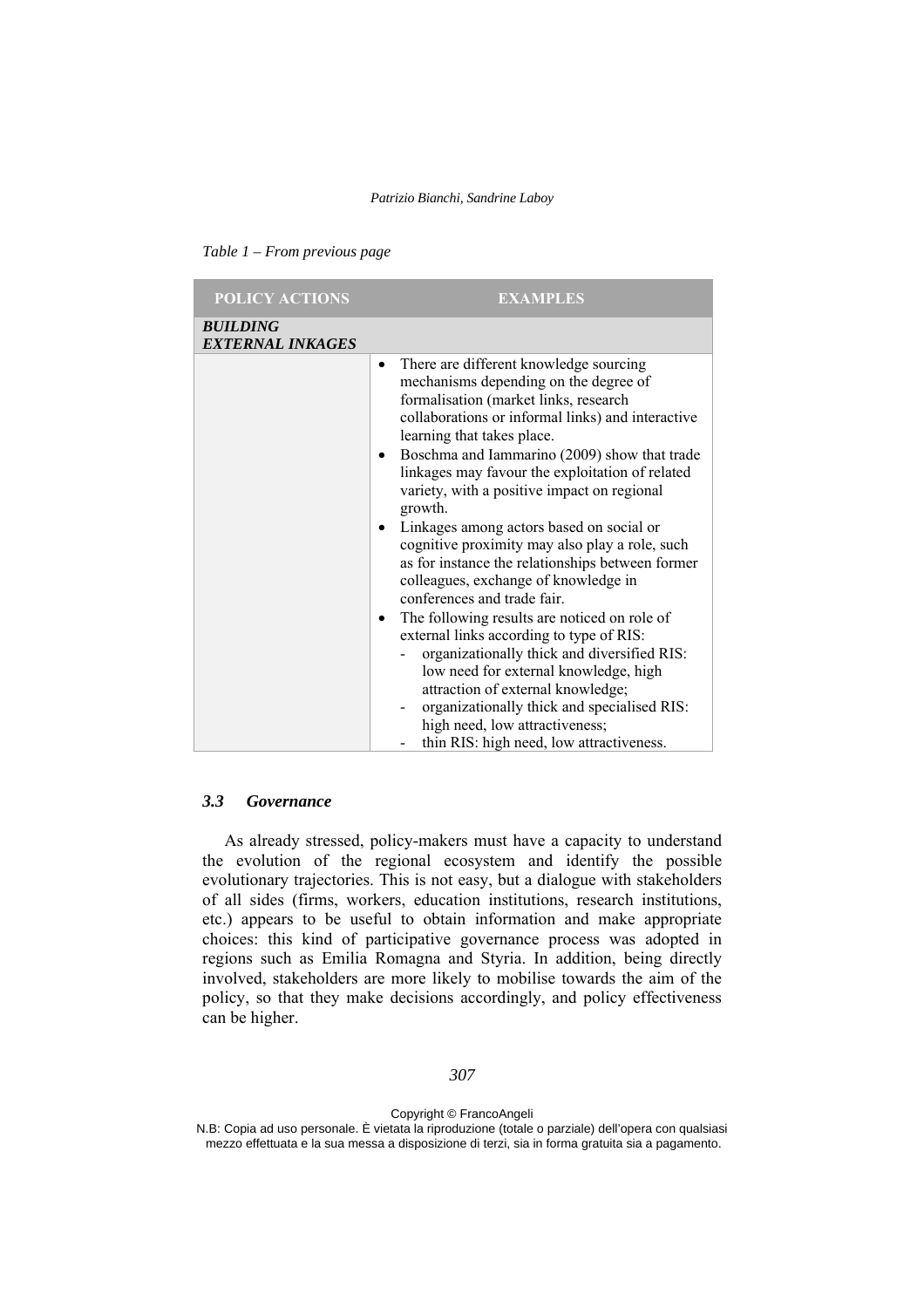Such participative governance processes have been outlined as essential for the success of policies in the case of resilience to shocks like disasters or economic crisis (Bristow and Healy, 2014a, b, on regional resilience; Alexander, 2010; Őzerdem and Jacoby, 2006, on resilience to disasters). Adapting to an industrial revolution certainly requires regional economies to be resilient, and industrial policy implemented to favour such adaptation is in fact a policy for resilience. The complexity of changes involved in these deep structural changes make dialogue with stakeholders and shared vision more likely to favour an effective adaptation of the regional industry and of the whole socioeconomic system. The examples provided in Section 4 also confirm this point.

Good governance has been stressed as a key factor for the effectiveness of policies in general (OECD, 2006, 2012).

In addition, regions are inserted in multi-level governance systems, with other policy levels both above (national and supranational) and below (local systems, cities). The coherence of policy between the different policy levels is important. For instance, the actions adopted at local level should be coherent with the regional industrial policy, favouring the development of capabilities at local level. In addition, the actions at higher levels should be coherent too, in order to strengthen the industrial paths initiated at regional level. Thus, national education and research systems should be designed and adapted to the emerging competitive context and business needs. Actions at national level should also favour the identification and exploitation of complementarities between the knowledge and competencies of the different regions.

Especially in times of industrial revolution, the regulatory framework generally has to be changed: new jobs emerge, new technologies and industrial sectors, that might require new regulation. For instance nowadays the issues of privacy and preservation of personnel data on online platform has been subject to new regulation (European Directive entered into force in May 2018), and antitrust authorities are controlling the competitive behaviour of online platforms (cases of Google, Facebook in the EU).

Policy coherence is also important between the different areas of policy: human capital, social and labour policies, trade and innovation policies, fiscal and monetary policies, etc., as stressed in the next section.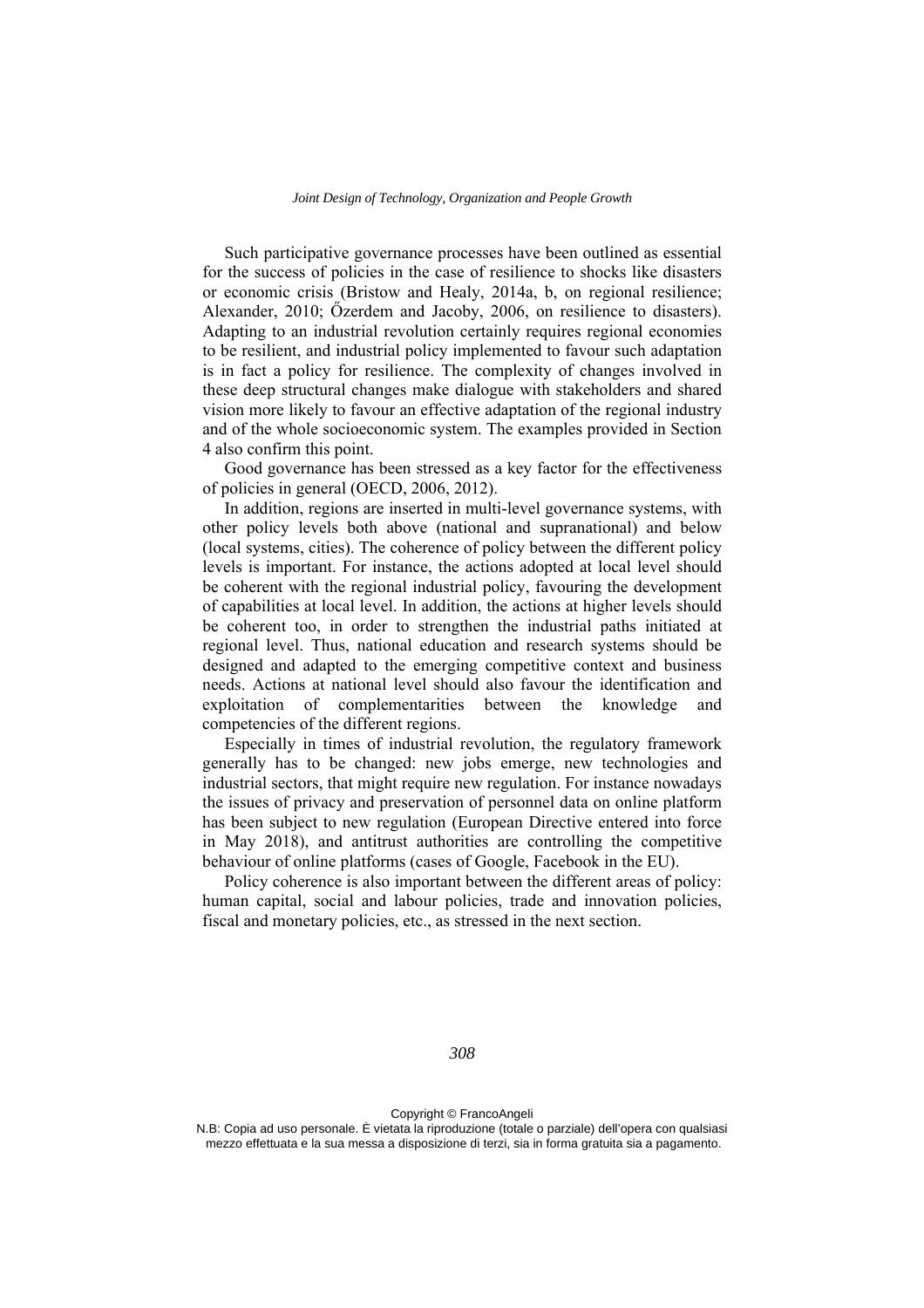#### *3.4 Policy coherence*

The different cases analysed above also show that policy coherence is important for GVCs to reshape and emerge. Thus, the ER region has undertaken a joint definition and coherent implementation of labour, social, innovation, environment and trade policies. All policy actions have to work in the same direction, namely the aim of strengthening a development path or embarking on a new path. For instance, social policy favours both the participation of all the regional community in the development process and the enhancement of social capital, which is the basis for networking; human capital policy develop the skills while territorial and environment policies favour functioning infrastructure and institutions, and sustainable living and working environment for the attraction of talents and industrial activities.

Overall, the main instruments for the promotion of GVC reshaping and emergence can be summarised in the following table (Table 2).

| <b>OBJECTIVES</b>                                                                           | <b>INSTRUMENTS</b>                                                                                                                                                                                                                                                                                                                                                                                                                                              |  |
|---------------------------------------------------------------------------------------------|-----------------------------------------------------------------------------------------------------------------------------------------------------------------------------------------------------------------------------------------------------------------------------------------------------------------------------------------------------------------------------------------------------------------------------------------------------------------|--|
| <b>CAPABILITIES</b>                                                                         |                                                                                                                                                                                                                                                                                                                                                                                                                                                                 |  |
| <b>Investment in R&amp;D</b>                                                                | • Support to private R&D<br>• Public R&D<br>Support to patenting<br>• Support to internationalisation and participation in<br>international research projects for universities<br>Creation of R&D labs, R&D facilities                                                                                                                                                                                                                                          |  |
| <i>Infrastructure</i>                                                                       | • Communication, adapting to the needs created by the<br>transition of manufacturing regimes (4G and 5G<br>connections, big data etc.)<br>Energy: development of renewable energy sources,<br>actions to minimise energy costs compatibly with<br>sustainability<br>• Transport: renew transport infrastructure in<br>sustainable manner<br>Environment: develop protection and preservation,<br>$\bullet$<br>preparation to disasters linked to climate change |  |
| <b>Improvement</b><br>in the capacity<br>of regional firms inserted as<br>suppliers in GVCs | • Support to SMEs<br>• Brokering and platforms between suppliers and<br>buyers<br>Technological standards                                                                                                                                                                                                                                                                                                                                                       |  |

*Table 2 – Instruments for the Promotion of Emergence and Reshaping of GVCs*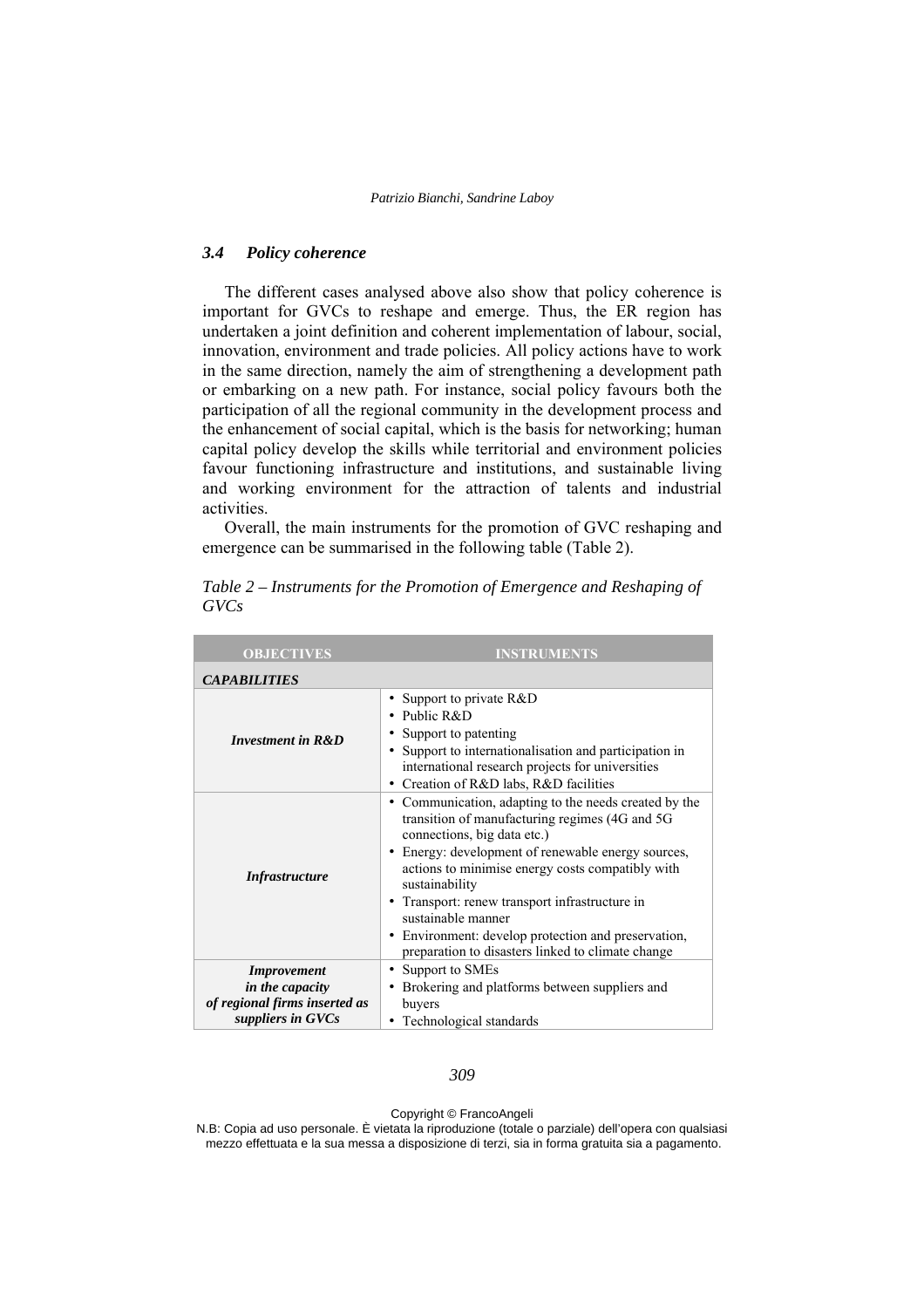| <b>OBJECTIVES</b>                                                                              | <b>INSTRUMENTS</b>                                                                                                                                                                                                                                                                                                                                                                                                                                                                                                                                                                                                                                                                                                                                                                                                                                                                                                                                                                                      |  |  |
|------------------------------------------------------------------------------------------------|---------------------------------------------------------------------------------------------------------------------------------------------------------------------------------------------------------------------------------------------------------------------------------------------------------------------------------------------------------------------------------------------------------------------------------------------------------------------------------------------------------------------------------------------------------------------------------------------------------------------------------------------------------------------------------------------------------------------------------------------------------------------------------------------------------------------------------------------------------------------------------------------------------------------------------------------------------------------------------------------------------|--|--|
| <b>CAPABILITIES</b>                                                                            |                                                                                                                                                                                                                                                                                                                                                                                                                                                                                                                                                                                                                                                                                                                                                                                                                                                                                                                                                                                                         |  |  |
| Human capital: skills                                                                          | • Specialised training on-the-job and in universities.<br>• Partnership between groups of firms and education<br>institutions.<br>• Training opportunities for talents coming from<br>outside the region.                                                                                                                                                                                                                                                                                                                                                                                                                                                                                                                                                                                                                                                                                                                                                                                               |  |  |
| <b>Support to high</b><br>value-added<br>production phases<br>$(R&D$ and<br>commercialisation) | • Access to GPTs and KETs<br>- Financing of joint research projects between firms<br>and universities and research centres.<br>- Other instruments for technological transfer:<br>spinoffs, mobility of university students and<br>researchers in firms and so on.<br>- Events (conferences, seminars) on the new<br>technologies and their potential applications.<br>- Diffusion of information at regional level on the<br>knowledge and competencies present in the region<br>(and outside).<br>- Expert groups with knowledge of the strengths and<br>weaknesses of regional industries aimed at<br>identifying potential complementarities.<br>- Development/attraction of strategic sectors:<br>strategic in the value chains (e.g. key input) or<br>strategic due to cross-fertilisation with many<br>sectors (e.g. creative and cultural industries).<br>- SME policy (favour growth, groups; specific<br>instruments to favour their access to finance and<br>tangible/intangible resources). |  |  |
| <b>Commercialisation</b>                                                                       | • Development of demo cases as in Vanguard.<br>• Support to the financing of prototypes resulting from<br>collaborative R&D projects<br>• Technological transfer programmes.<br>IPR law.                                                                                                                                                                                                                                                                                                                                                                                                                                                                                                                                                                                                                                                                                                                                                                                                                |  |  |
| Access<br>to financial resources                                                               | • Consulting on financial operations.<br>• Public guarantee.<br>• Attraction of venture capital.                                                                                                                                                                                                                                                                                                                                                                                                                                                                                                                                                                                                                                                                                                                                                                                                                                                                                                        |  |  |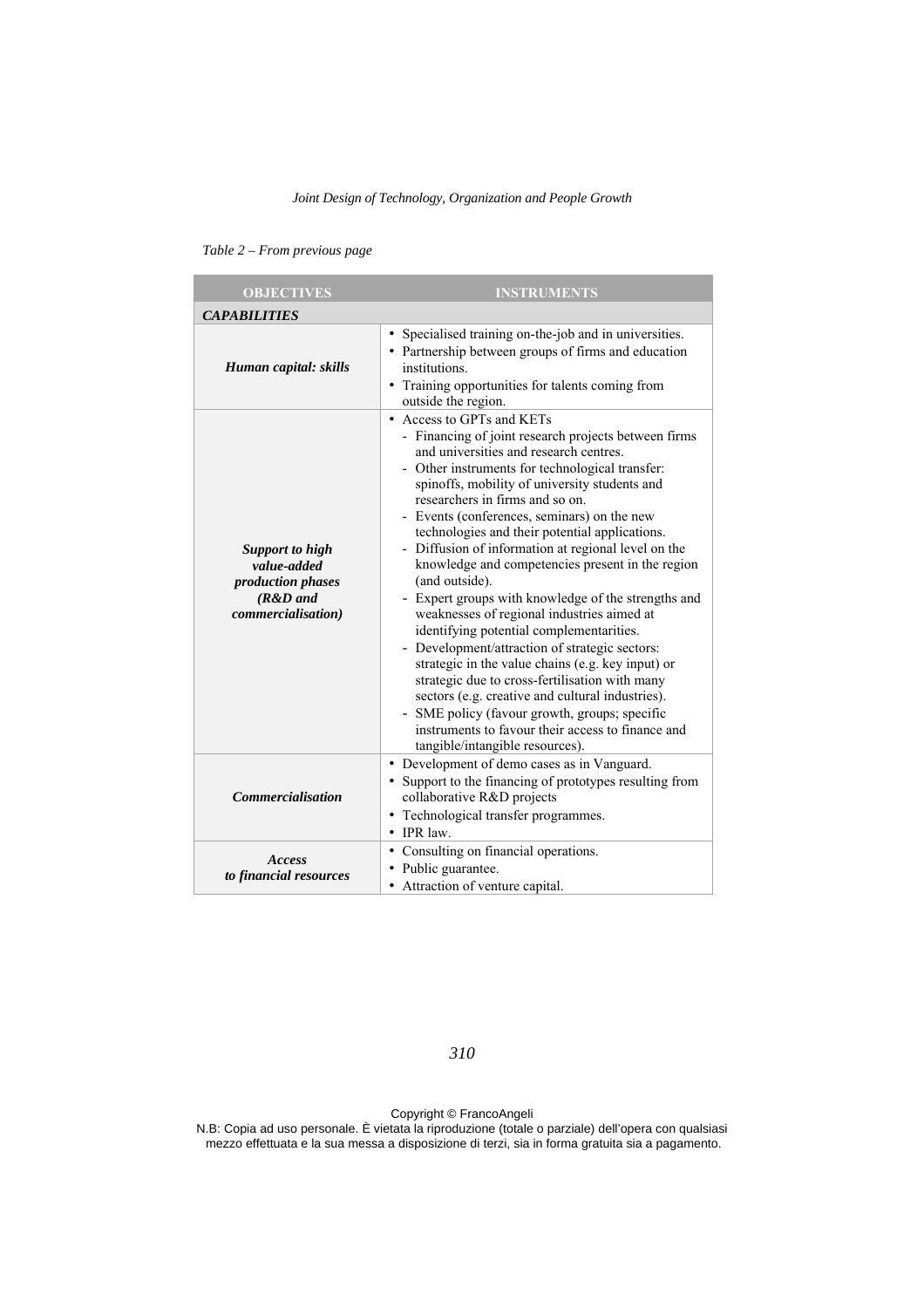| <b>OBJECTIVES</b>               | <b>INSTRUMENTS</b>                                                                                                                                                                                                                                                                                                                                                                                                                                                                                        |  |
|---------------------------------|-----------------------------------------------------------------------------------------------------------------------------------------------------------------------------------------------------------------------------------------------------------------------------------------------------------------------------------------------------------------------------------------------------------------------------------------------------------------------------------------------------------|--|
| <b>NETWORKING</b>               |                                                                                                                                                                                                                                                                                                                                                                                                                                                                                                           |  |
| Search for<br>complementarities | • Maps of industrial and service activities,<br>competencies and knowledge.<br>• Maps of competencies and knowledge base of<br>universities and research/technical centres.<br>• Use of coordinators (expert groups) to identify<br>potential complementarities.<br>· Collaborative projects between firms, between firms<br>and universities.<br>• Promote clusters and sectoral/inter-sectoral platforms.                                                                                               |  |
| Networking                      | • Facilitators: private or public agency, consortium<br>between regional main stakeholders, that prospect<br>potential complementarities and facilitate their<br>exploitation, by organising conferences, seminars or<br>forums, specific collaborative projects, information<br>exchange and training programmes to raise<br>absorptive capacity.<br>• Financial incentives to the creation of relationships.                                                                                            |  |
| <b>External linkages</b>        | • Financing of collaborative projects.<br>• Attraction of external firms.<br>• Assistance to investors arriving in the region.<br>• Information on the global market.<br>• Partner search.<br>• Support to relationships in the value chain.<br>• Export promotion.<br>• Participation in Interreg projects (EU).<br>• Macro-regions as forums for knowledge exchange<br>with a view to identify and exploit<br>complementarities.<br>• Specific initiatives of associations of regions like<br>Vanguard. |  |
| <b>GOVERNANCE</b>               |                                                                                                                                                                                                                                                                                                                                                                                                                                                                                                           |  |
| <b>POLICY COHERENCE</b>         | • Involvement of regional stakeholders in definition<br>and implementation of policy.<br>• Learning and adaptation in the policy process.<br>• Monitoring and evaluation.                                                                                                                                                                                                                                                                                                                                 |  |
|                                 | • Mobilise all policies: act on all parts of the socio-<br>economic system.<br>• Joint definition of actions in the different policy areas<br>to ensure coherence                                                                                                                                                                                                                                                                                                                                         |  |

|  | Table 2 – From previous page |  |  |
|--|------------------------------|--|--|
|--|------------------------------|--|--|

# *311*

Copyright © FrancoAngeli This work is released under Creative Commons Attribution - Non-Commercial - NoDerivatives License. For terms and conditions of usage please see: http://creativecommons.org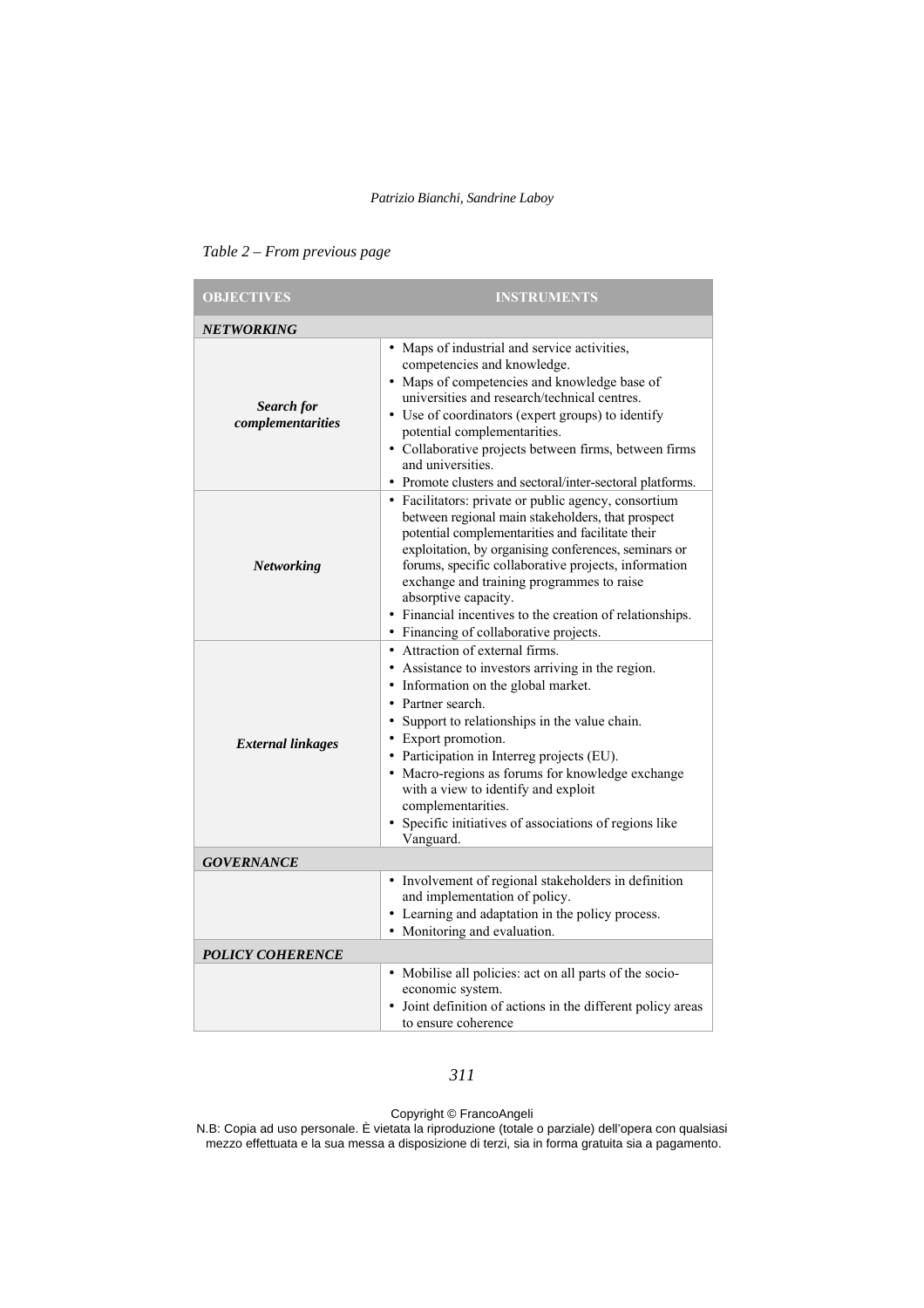#### **References**

- Alexander D.E. (2010). "The L'Aquila Earthquake of 6 April 2009 and Italian Government Policy on Disaster Response", *Journal of Natural Resources Policy Research*, 2(4): 325- 342.
- Amin A., Thrift N. (1994). Living in the Global. In Amin A., Thrift N. (eds.), *Globalisation, Institutions and Regional Development in Europe*, Oxford: Oxford University Press.
- Aragón C., Aranguren M.J., Diez M.A., Iturrioz C., Wilson J. (2011). "Creating Cooperation for Clusters? Lessons from the Implementation of a Particular Participatory Policy Evaluation Process". Paper presented at the RSA Annual Conference, Newcastle April 17-20.
- Asheim B.T., Cooke P., Martin R. (eds.) (2006). *Clusters and Regional Development. Critical Reflections and Explorations*. London: Routledge.
- Audretsch D.B., Lehmann E.H. (2006). The Role of Clusters in Knowledge Creation and Diffusion: an Institutional Perspective. In: Asheim B.T., Cooke P., Martin R. (eds.). *op. cit.*
- Bailey D., de Propris L. (2014). "Reshoring: Opportunities and Limits for Manufacturing in the UK – The Case of the Auto Sector". *Revue d'économie industrielle*, 1: 45-61.
- Bailey D., Koyabashi S. (2009). Life after Longbridge? Crisis and Restructuring in the West Midlands Auto Cluster. In: Farshchi M.A., Janne O.E.M., McCann P. (eds.). *Technological Change and Mature Industrial Regions. Firms, Knowledge and Policy*, Cheltenham: Edward Elgar, pp. 129-154.
- Bathelt H., Malmberg A., Maskell P. (2004). "Clusters and Knowledge: Local Buzz, Global Pipelines and the Process of Knowledge Creation". *Progress in Human Geography*, 28(1), 31-56.
- Bianchi P., Labory S. (2011a). "Industrial Policy after the Crisis: the Case of the Emilia-Romagna Region in Italy". *Policy Studies*, 32(4): 429-446.
- Bianchi P., Labory S. (2011b), I*ndustrial Policy after the Crisis. Seizing the Future*, Cheltenham: Edward Elgar.
- Bianchi P., Labory S. (2017a), "Manufacturing Regimes and Transitional Paths: Lessons for Industrial Policy". *Structural Change and Economic Dynamics*, available online October 12 - https://doi.org/10.1016/j.strueco.2017.10.003.
- Bianchi P., Labory S. (2017b). Industrial Policies for Peripheral Regions in a Globalized World: Territory and Innovation. In: Yulek M.A. (ed.). *Industrial Policy and Sustainable Growth.* Berlin: Springer, pp. 109-126.
- Bianchi P., Labory S. (2018a), *Industrial Policy for the Manufacturing Revolution*, Cheltenham: Edward Elgar.
- Bianchi P., Labory S., (2018b). Industrial Policies for Peripheral Regions in a Globalized World: Territory and Innovation. In: Yulek M. (ed.). *Industrial Policy and Sustainable Growth*, Singapore: Springer, pp. 109-126.
- Boschma R. (2014). "Constructing Regional Advantage and Smart Specialisation: Comparison of two European Policy Concepts". *Scienze Regionali*, 13(1) 51-64.
- Boschma R., Iammarino S. (2009). "Related Variety, Trade Linkages, and Regional Growth in Italy". *Economic Geography*, 85(3).
- Bristow G., Healy A. (2014a). "Regional Resilience: An Agency Perspective". *Regional Studies*, 48(5), 923-935.
- Bristow G., Healy A. (2014b). "Building resilient regions: complex adaptive systems and the role of policy intervention", *Raumforschung und Raumordnung*, 72: 93-102.

Copyright © FrancoAngeli This work is released under Creative Commons Attribution - Non-Commercial - NoDerivatives License. For terms and conditions of usage please see: http://creativecommons.org